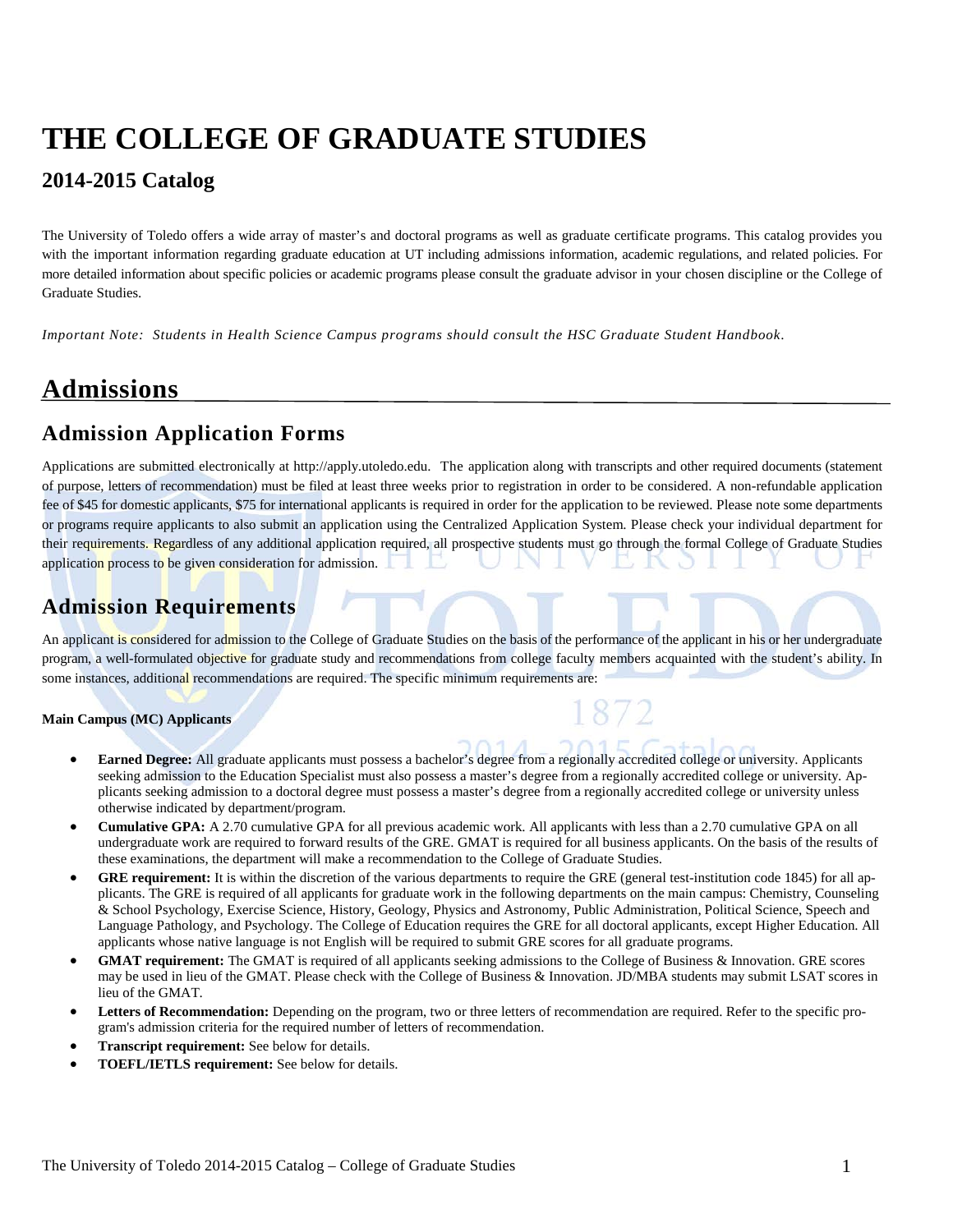#### **Health Science Campus (HSC) Applicants**

- **Earned Degree:** Baccalaureate or professional doctoral degree earned from a department of approved standing and granted by a regionally accredited college or university.
- **Cumulative GPA:** A 3.0 GPA (on a 4.0 scale) from the institution granting the baccalaureate. For an applicant to be considered for regular admission, they must submit official transcripts confirming their degree with a cumulative GPA of 3.0 or better. An applicant whose GPA is below 3.0 may be considered for provisional admission. Other criteria affecting status of admission (i.e. Regular; Provisional), are program-specific.
- **GRE/MCAT requirement:** It is within the discretion of the various programs to require the GRE or other qualifying examinations for all applicants. The GRE is required of applicants for the following graduate programs on the HSC: MS or PhD in Biomedical Science Programs, Occupational Therapy (OTD), Clinical Nurse Leader - Graduate Entry MSN program. For applicants with a baccalaureate from an accredited U.S. institution, although recommended, GRE scores are not required for the remaining master's degree and certificate programs on the HSC. All applicants whose native language is not English will be required to submit GRE scores for all graduate programs. For MD/PhD and MD/MS dual degree applicants, GRE scores are strongly recommended but MCAT scores may be accepted in lieu of GRE scores.
- **Letters of Recommendation:** Depending on the program, two or three Letters of Recommendation are required. Refer to the program's admission criteria for the required number of letters of recommendation.
- **Transcript requirement:** See below for details.
- **TOEFL:** See below for details.

#### **Applicants, All Programs**

#### **Transcript requirement:**

The College of Graduate Studies requires official transcripts from all universities/colleges you are currently attending or have attended.

#### **Domestic Students:**

- **Official transcripts are those sent directly from the institution to the College of Graduate Studies.**
- **Transcripts not received directly from the institution will be considered unofficial.**
- Only official transcripts will be acceptable for final admission to the program.
- You may use the attached form to request transcripts from your other institutions [http://www.utoledo.edu/graduate/files/Transcript\\_request.pdf](http://www.utoledo.edu/graduate/files/Transcript_request.pdf)

#### **International Students:**

- Official transcripts/marksheets are those sent directly from the institution to the College of Graduate Studies.
- Transcripts/marksheets not received directly from the institution will be considered unofficial.
- Only official transcripts/marksheets will be acceptable for final admission to the program.
- You must also provide official certified, or attested copies of all graduation certificates, diplomas or degree certificates needed to fulfill your admission.
- If you earned a degree from a U.S. degree granting institution, simply order a transcript to be sent to us directly from the school's Registrars' Office. We do not make photocopies of official documents.
- Documents given to the Graduate Admissions Office become the property of the College of Graduate Studies and will not be returned or forwarded.
- **IMPORTANT NOTICE ABOUT TRANSLATIONS** You must submit clear and legible photocopies of precise word-for-word English translations of all foreign language documents. English translations must be provided by the issuing institution or you may contact a translation service. Please refer t[o http://naces.org/members.htm](http://naces.org/members.htm) for a list of acceptable evaluators. All arrangements must be made by you directly with the translation service.

The College of Graduate Studies must receive all official final transcript(s) including the transcript showing proof of a bachelor's degree at the time of application or within the first semester of enrollment; without such proof future registration will be prevented. International students must provide the official final transcript and the official diploma showing the degree earned.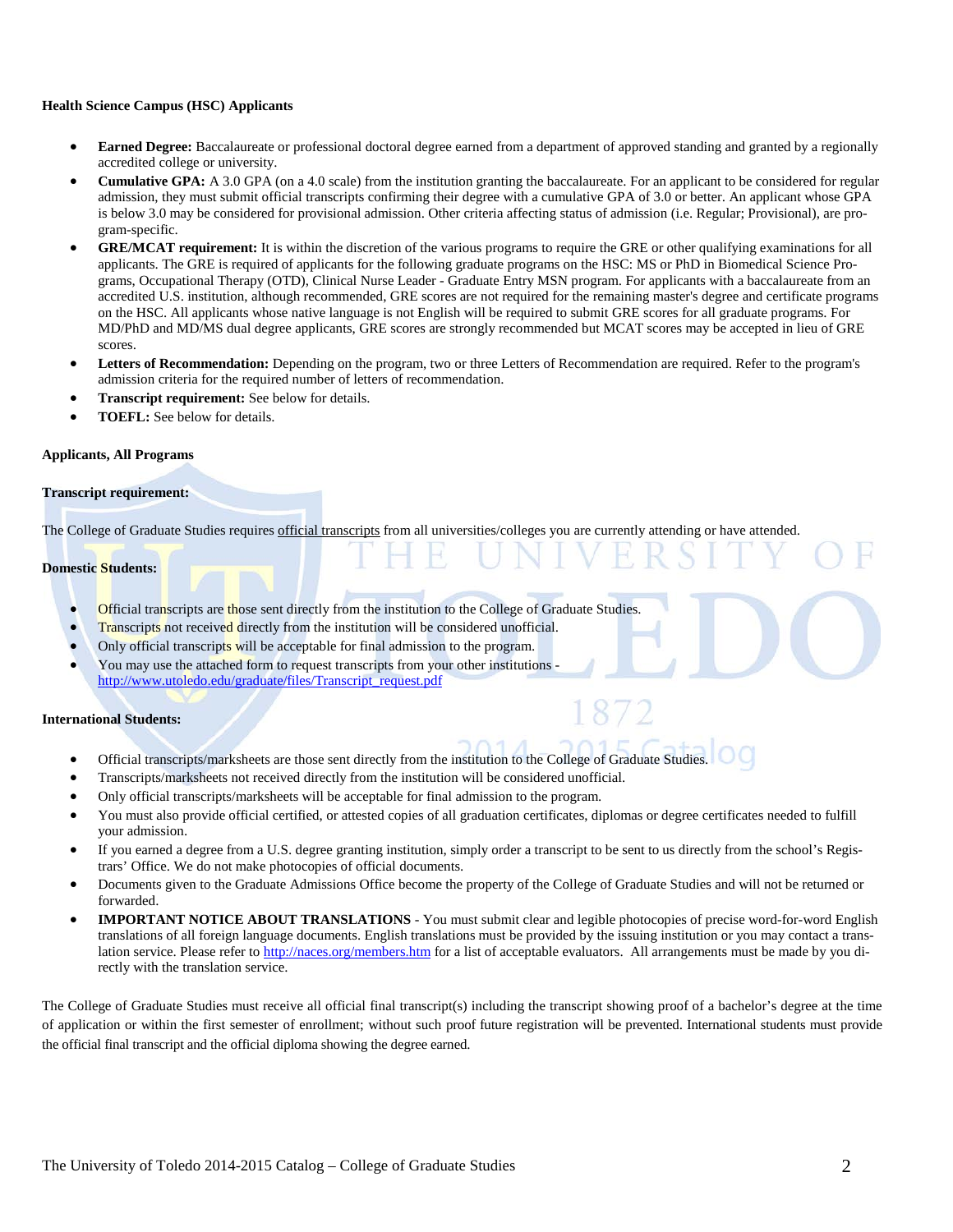#### **TOEFL requirement:**

- In addition to the requirements for regular admission, all applicants whose native language is not English must submit either TOEFL scores unless the applicant has graduated from a U.S., regionally accredited college or university or completed at least one full time academic year of study earning a 3.0 or greater GPA
- Applicants must achieve satisfactory scores on the TOEFL. Effective Spring 2014 IELTS scores are no longer accepted.

|                     | <b>Minimum Score MC</b> | <b>Minimum Score HSC</b> |
|---------------------|-------------------------|--------------------------|
| <b>TOEFL PBT</b>    | 550                     | 550                      |
| <b>TOEFL CBT</b>    | 213                     | 213                      |
| <b>TOEFL IBT</b>    | 80                      | 80                       |
| <b>GRE Minimum</b>  | varies by department    | varies by department     |
| <b>GMAT Minimum</b> | 450                     | n/a                      |

*Please note - Test scores for TOEFL cannot be older than 2 years from the first day of the term that the student begins their program. Test scores for*  GRE/GMAT cannot be older than 5 years from the first day of the term that the student begins their program. In the event test scores are considered invalid and cancelled by ETS, The University of Toledo reserves the right to require submission of new test scores. Please contact the College of *Graduate Studies if you have questions regarding this.*

#### **International Applicants, Financial Responsibility**

• All international students must also demonstrate that they have adequate financial resources for their graduate education before they can be admitted. admitted. state to the

The College of Graduate Studies must receive the official transcript showing proof of a bachelor's degree at the time of application or within the first semester of enrollment; without such proof future registration will be prevented.

Students not meeting requirements for admission to the College of Graduate Studies may apply to the appropriate baccalaureate college for admission as an undergraduate with degree (UWD) to make up deficiencies and to establish a basis for reconsideration of admission to the College of Graduate Studies. UWDs are not permitted to register for graduate credit courses.

Admission to a master's program does not automatically admit a student to the doctoral program.  $8/2$ <br>2014 - 2015 Catalog

#### **Financial Assistance**

Assistantships are available for students studying for advanced degrees. Students holding assistantships receive a stipend for service as assistants and a tuition fee award. Contact department chairs or designated directors of graduate programs for application procedures.

A limited number of University Fellowships are available in doctoral areas for outstanding students. Letters of recommendation including from the student's University of Toledo advisor are required in addition to the application. Fellowship recipients receive a stipend during the academic year and a scholarship for tuition and fees.

Scholarships from foundations and societies are available to students who have maintained a high undergraduate and graduate scholastic record. Such scholarships usually permit full- or part-time study. Prospective students are advised to inquire directly with departments, colleges or agencies that provide scholarships or other financial support.

#### **Classification of Students**

Students may be admitted in five categories to take graduate studies.

- 1. **Regular –** An applicant is admitted as a regular graduate student if, after considering all of the required documents, the applicant is considered to meet all admission requirements.
- 2. **Provisional –** An applicant is admitted as a provisional student if, at the time of application, all of the requirements for admission have not been completed. All admission requirements must be completed during the first semester of attendance.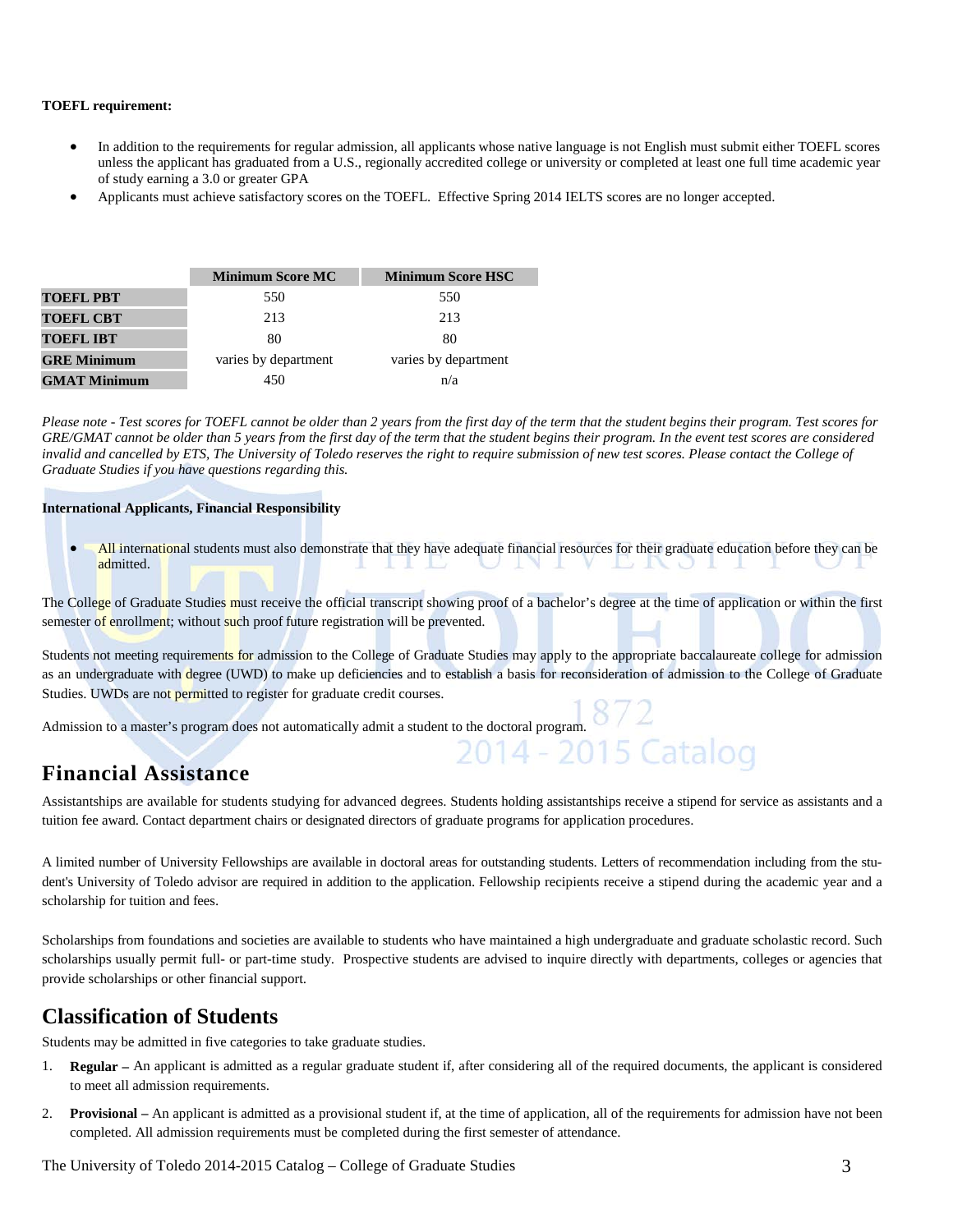- 3. **Graduate Non-Degree –** Applicants interested in taking graduate courses for personal enrichment, professional development, certification, or who wish to explore graduate study prior to deciding on a degree program, may enroll under special student status. This status is not an admission to a College of Graduate Studies degree program. However, if subsequently accepted to a degree program, a student may, upon approval of the College of Graduate Studies, have a maximum of nine semester hours counted toward a degree. Since this status is not available in all academic areas, applicants should inquire with the College of Graduate Studies, the appropriate department or college before submitting an application. Students registering as graduate non degree are not eligible for federal financial aid. Graduate non degree status does not guarantee admission to a degree seeking program.
- 5. **Guest admission –** A student enrolled in a graduate program at an accredited institution other than The University of Toledo may be admitted as a graduate guest student. A transcript of work completed at The University of Toledo will be sent to the student's home institution for the semester enrolled. This status is granted on a semester basis and is contingent upon approval of the institution in which the student is pursuing a degree.

#### **Concurrent Enrollment Program**

The University of Toledo and Bowling Green State University jointly sponsor this program, which allows graduate students at one institution to enroll and receive credit for classes offered at the other institution. The concurrent program provides graduate students the unique opportunity to enhance their academic experience by taking advantage of resources provided by the two institutions. Credit and grades earned count as resident credit at the home institution.

Students at these institutions must be admitted under the concurrent student status, and the approval of the graduate dean of the student's home institution is required before a student receives credit and a grade for the class in which he/she has enrolled. In addition, graduate students from The University of Toledo who enroll at Bowling Green State University are required to complete a minimum of 51 percent of their courses in their degree programs on campuses of The University of Toledo. Part-time graduate students pay the instructional, general, and if applicable, the nonresident fees at the host institution on a per-hour basis. Full-time graduate students who have paid full-time instructional, general and nonresident fees at their home institution, or who are graduate assistants or teaching fellows at their home university, generally will not have additional charges associated with their concurrent registration; however special service fees and facilities fees apply.

#### **Letter of Admission**

A letter of admission will be mailed to the student upon the recommendation of the admitting department and final approval of the College of Graduate Studies. Only the College of Graduate Studies is authorized to provide admission into graduate programs.

### **Transcripts**

Official transcripts showing all credits (graduate and undergraduate) and all degrees earned must be submitted to the College of Graduate Studies from the issuing institution.. Students who fail to provide official transcripts within the first semester of enrollment will not be permitted to register in subsequent semesters. **\*Note:** An official transcript is defined as one that is **received directly from the issuing institution in a sealed envelope.** 

# **Academic Regulations**

#### **Responsibilities of Graduate Students**

Graduate students are expected to become familiar with the academic regulations of the University and the specific requirements of their graduate program. The student is solely responsible for complying with all regulations of the University, the College of Graduate Studies and the department of instruction, and for meeting all requirements for the degree. The student should consult with their advisor on a regular basis to ensure that they remain on track within the degree program or in the event that there are any questions concerning the requirements for the degree.

### **Academic Standards**

A minimum cumulative GPA of 3.0 (four point grading system) in graduate coursework is required for graduation. Graduate students whose cumulative GPA falls below 3.0 during any semester will be placed on academic probation. Depending on the program, a full‐time student on academic probation will have one or at most two semesters (excluding summers) to meet the cumulative GPA standard. A student failing to meet the standard will be subject to dismissal. A part-time student on academic probation will be required to meet the GPA standard after 12 additional credit hours of graduate coursework. A grade of C is the minimum passing grade for graduate courses. Therefore, any graduate course in which a grade below "C" or grade of "U" was earned will not be permitted on the Plan of Study. Grades of below "C" will continue to be counted in calculating the cumulative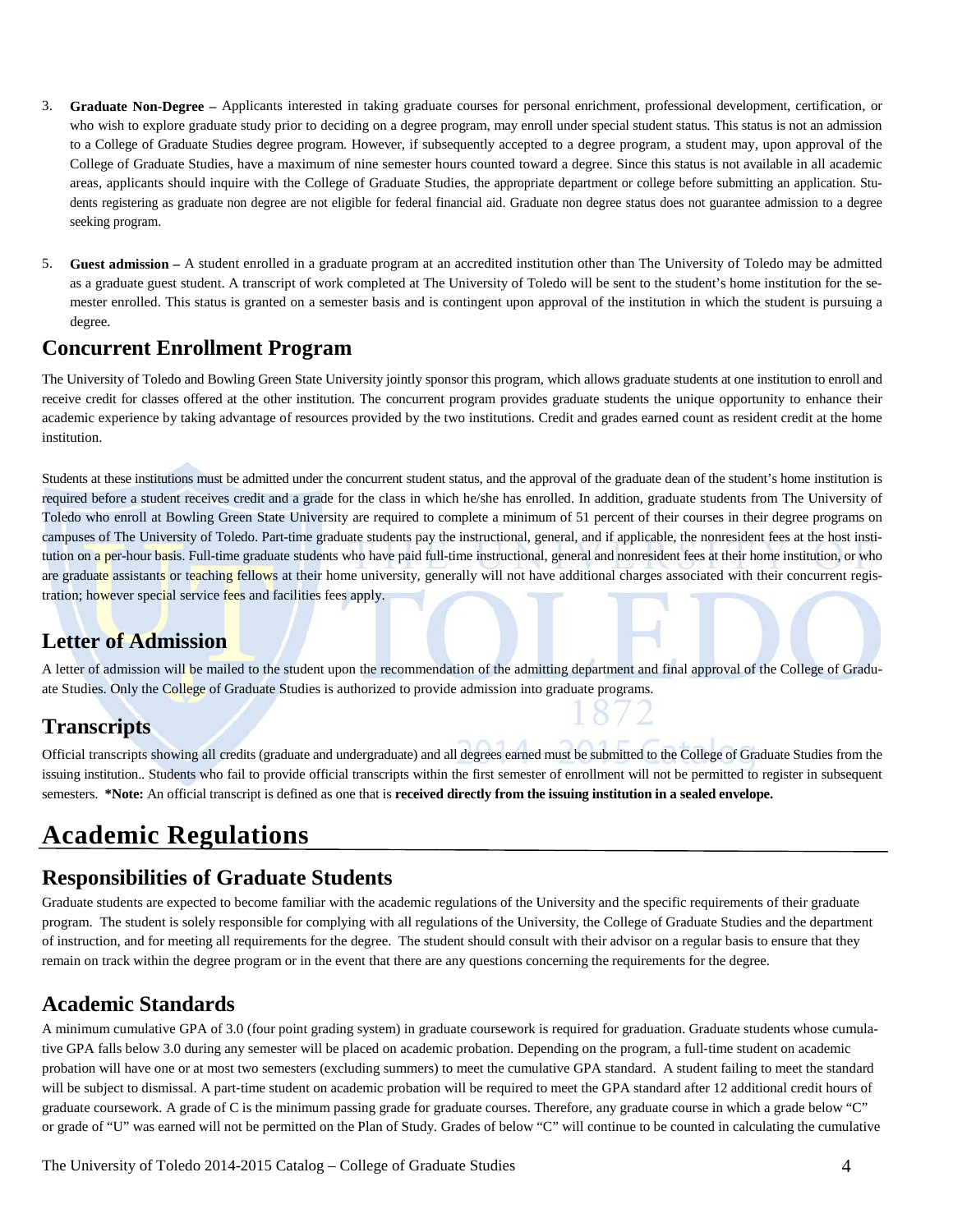grade point average. Individual programs may offer a specific number of credit hours with earned grades of C or below to be repeated one time. Colleges are permitted to establish individual program course retake standards. However, such standards shall not exceed two courses up to a maximum of 12 credit hours. Both the original and repeated grades will appear on the transcript and be calculated into the cumulative GPA. Colleges/departments/degree programs may enact additional coursework grade requirements beyond the minimum standard established here by the Graduate Faculty. Graduate students shall be responsible to consult with the appropriate graduate degree program director for the applicable standards.

Grades of A, A-, B+, B, B-, C+, C, C-, D+, D, D-, F, S, U, WP, or WF may be awarded depending on College/program/departmental policies. A limited number of graduate courses earn grades of S (Satisfactory) or U (Unsatisfactory) upon completion. A grade of S will be allowed for credit toward graduation but is not computed in the grade point average. A grade of U earns no credit and the course must be repeated to earn graduate credit but is not computed in the grade point average. The grade of PR may be awarded to indicate work in progress and courses with this grade will not be included in the GPA calculation. The grade of IN is assigned only under extraordinary circumstances when unexpected events prevent a student from completing the requirements of the course within the term of enrollment. The student must complete the required work before the end of the following semester (excluding summers) in which the IN grade was received; otherwise the grade will be converted to the grade of F by the Office of the Registrar. The student may initiate a request for an additional semester to complete the work for the grade (excluding summers). The extension is granted upon the approval of the faculty member and the associate dean of the college offering the course. Once the IN grade has been converted to F, the student must re-register and take the course again. The grade of IN will not be included in the GPA calculation. It is recommended that faculty set specific benchmarks for completion of the course or material each term, and regularly assign S, U or IN grades as appropriate instead of awarding a PR. Students may not graduate with a grade of U, IN, or PR on their Plan of Study. Students may not graduate with a grade of IN or PR on their transcript. A grade of WP (withdrawal passing) or WF (withdrawal failing), according to the status of the student at the time of withdrawal, will be assigned to students who withdraw after the university established withdrawal period at the discretion of the instructor. The grade of WP will not be included in the GPA calculation. A grade of WF indicates that a student's work is unsatisfactory (grade of less than C), and will be included in the GPA calculation as a grade of F. Students may repeat courses with grades WF or U subject to the maximum credit hour repeat limitation.

#### **Academic Fresh Start**

A student who meets all of the criteria described below may petition the Vice Provost for Graduate Affairs and Dean of the Graduate College to remove from his/her graduate cumulative grade point average all those grades earned under the student's prior enrollment at The University of Toledo. The petition must first be approved through the appropriate academic college channels prior to submission to the Graduate College.

THE UNIVERSI

- Degree seeking graduate student.
- Had previous enrollment at The University of Toledo.
- Not enrolled at The University of Toledo for at least two years prior to current enrollment.
	- Under exceptional circumstances a student may apply to the College of Graduate Studies for a waiver of the two-year rule.
- Maintain a current graduate grade point average of 3.00 or better for the first semester of re-enrollment if full-time or the first 12 credits of re-enrollment if part-time (not to exceed three semesters) re-enrollment if part-time (not to exceed three semesters)

If the student's petition is granted, the following will apply:

- This policy only applies to the student's graduate grade point average. There is no impact on a student's earned hours.
- All University of Toledo grades will remain on the student's official, permanent academic record (transcript); this process will affect the cumulative graduate grade point average only. It will not remove evidence/documentation of the student's overall academic history at the university.
- No grades/credits from the student's prior graduate enrollment at the university may be counted toward the subsequent degree program requirements. Degree requirements may only be met by courses included in the calculation of the student's cumulative graduate grade point average at The University of Toledo. Thus, the student who successfully petitions for cumulative graduate grade point average recalculation under this policy automatically forfeits the right to use any of the excluded course work toward the current degree requirements.
- Credit earned from other institutions during the two-year period will not be accepted for transfer credit.

A student may exercise this graduate academic fresh start option only once, regardless of the number of times the student enters/attends a graduate degree program at The University of Toledo.

*The Academic Fresh Start option applies only to students re-enrolled in the summer 2011 term or beyond. Students re-enrolled prior to summer 2011 are not eligible.*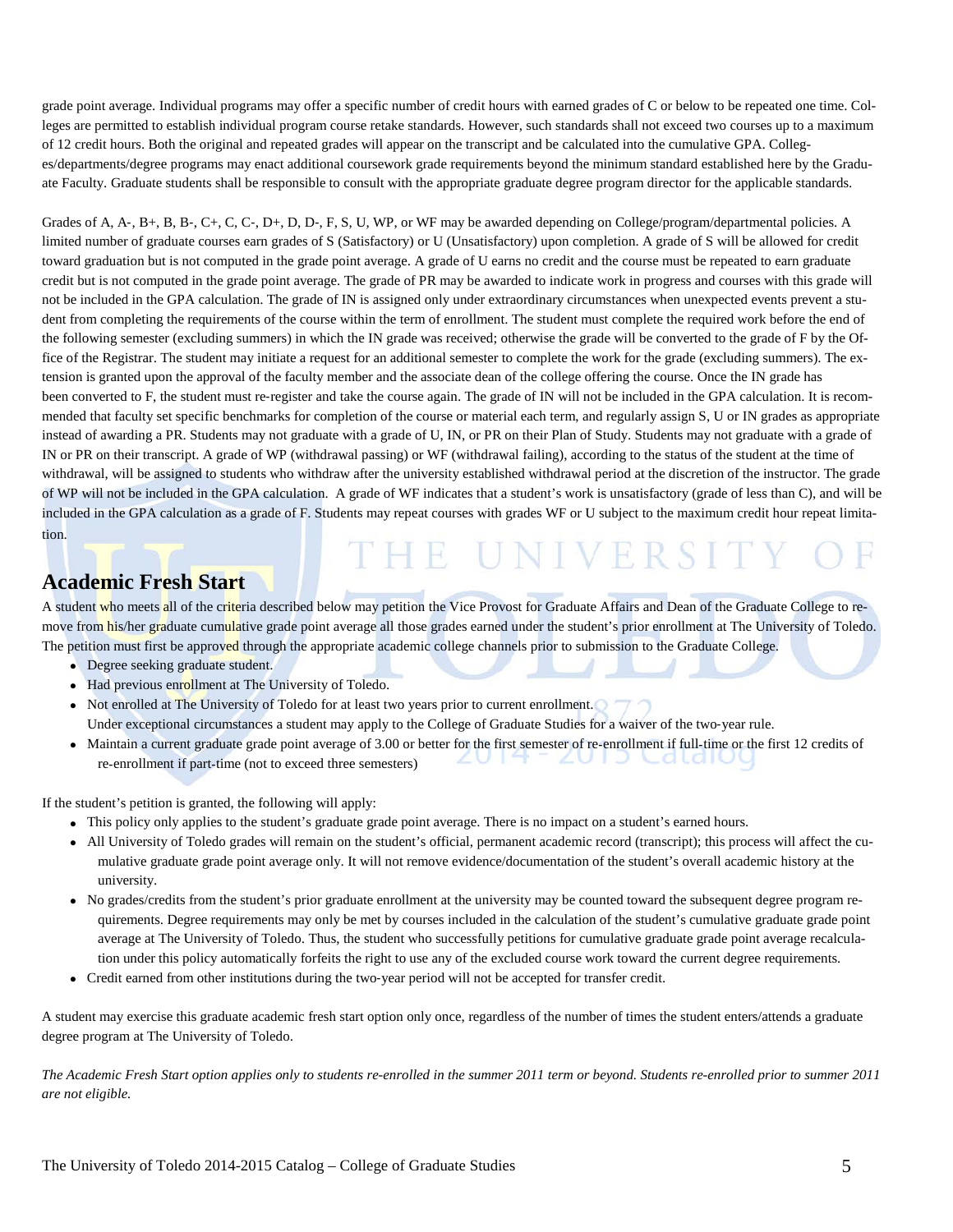### **Courses for Graduate Study**

Credit toward a graduate degree is given for completion of courses designed for graduate students (5000-8000 level). University course numbers follow this system at the graduate level:

5000-5990 Master's level 6000-6990 Advanced master's level 7000-7990 Doctoral level 8000-8990 Advanced doctoral level

### **Advising**

The College of Graduate Studies at The University of Toledo places a high priority on a program of faculty advising for students. After a student has been accepted for graduate study by the Graduate College, a program contact is appointed. The student should address questions concerning the program to the faculty member and seek advice prior to registration.

#### **Graduate Research ADvisory Committee Approval & Assurances (GRAD)**

Students must complete this form and receive the required approvals prior to beginning any research for a project, thesis, or dissertation involving humans, animals, radiation, or biohazardous substances. Federal regulations do not allow retroactive approval. Completion of the GRAD form indicates that a student's committee has approved both a topic and an approach for the research, and is aware of federal requirements for institutional review of research methods. Policy information and required applications referenced on the GRAD form are available on the Research & Sponsored Programs Website.

This form normally should be completed at the time the student determines the nature of the research project. However, in all cases the student must have submitted the form demonstrating compliance before engaging in related research. Failure to obtain the proper approvals could prevent or significantly delay the awarding of the degree. Compliance with federal and state regulations is essential to assure continued funding of the University research programs and, therefore, requires cooperation of all University researchers.

If a student works on a project that is supported by a research grant or contract between the University and an external entity or entities, the student must comply with all terms of the grant or contract. Contractual agreements in support of research or other sponsored activities are legally binding on the University, including the administration, faculty and students engaged in the sponsored projects.

15 Catalog

#### **Intellectual Protection and Patent Sign-off**

All graduate students engaged in thesis or dissertation research are required to submit a completed "Intellectual Property and Patent Sign-Off" form prior to graduation. This form is designed to protect both the student and the University's legal rights in any invention resulting from the student's research efforts. If potential intellectual property is identified, this form allows for the publication delay of the dissertation or thesis to provide time to file the necessary legal papers, but it will not interfere with the student's graduation schedule. This form should be submitted at the time the dissertation or thesis is uploaded to OhioLINK and the ProQuest Publishing Agreement is completed. All requests for a delay will be granted in increments of one year.

#### **Minimum Enrollment**

Graduate students who have completed their course work and are working on their project, thesis or dissertation, and/or using University facilities and services (i.e., the library, health services, computer services, laboratories, consulting with faculty, apply for graduation, etc.) must register for a minimum of one graduate credit hour each semester, excluding summer terms. However, students who apply for graduation during the summer term also must be registered for a minimum of one graduate credit hour. Access to certain other facilities and services, such as the Student Recreation Center and parking, will require additional user fees. Students who are not enrolled during any time over one calendar year (three consecutive semesters, including summer) will be considered to have stopped their graduate programs and will be required to apply for readmission in order to complete their programs.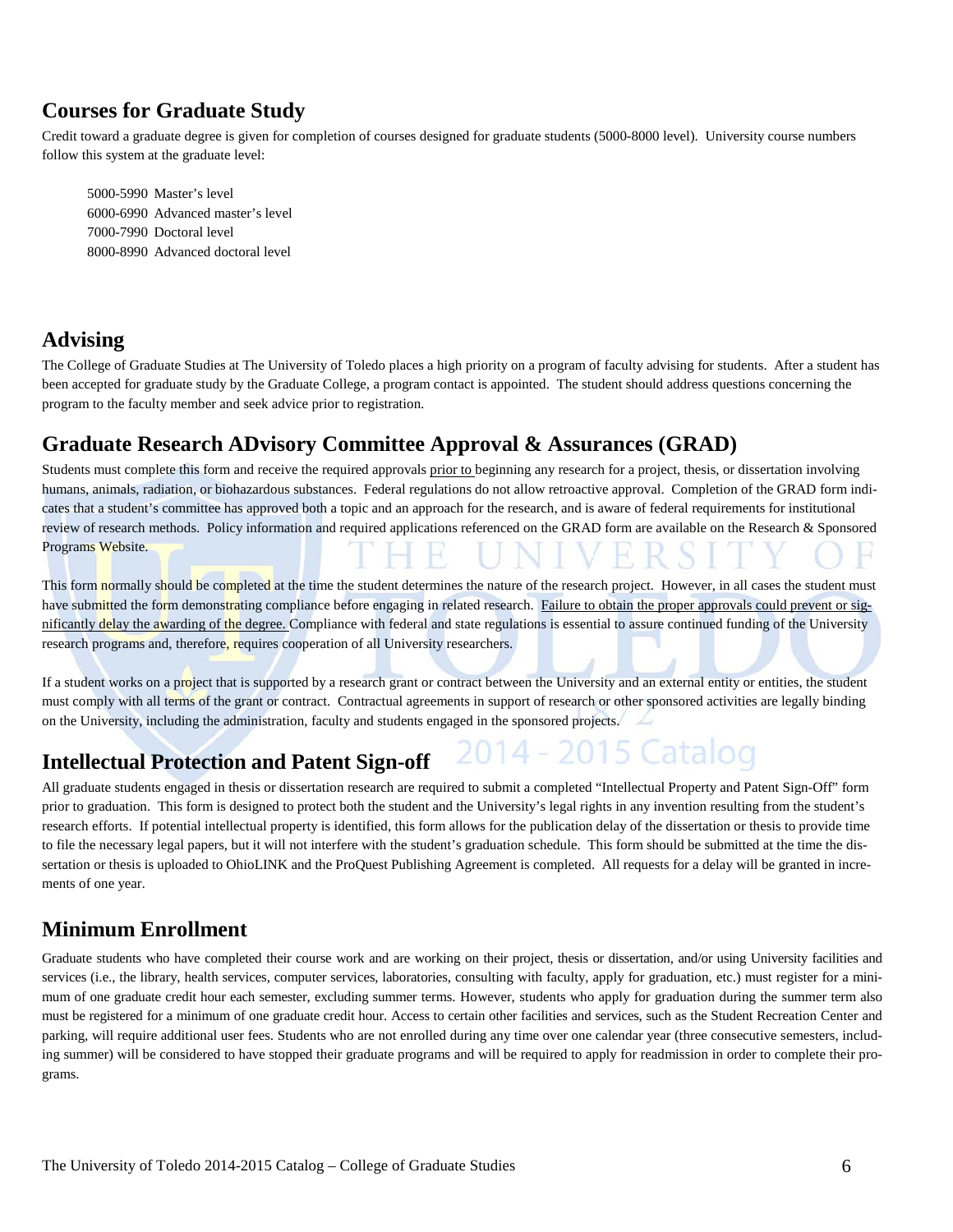### **Transfer of Credits**

Graduate courses completed at other appropriately accredited academic institutions or at an academic institution with high academic standards deemed appropriate and acceptable by the academic department, academic college, and the College of Graduate Studies may be offered in partial fulfillment of the requirements for graduate degrees at The University of Toledo subject to the limits and approvals described below.

#### **The following conditions must be met in order to transfer graduate credit:**

- 1. All graduate credits requested for transfer must carry a grade of A, A-, B+ or B. Credit for an S grade may be transferred only if the grading institution verifies that the S translates into a grade of B or higher. Research hours earned at another university are not transferable towards research hours for a project, thesis, or dissertation. Courses taken for professional development cannot be transferred for graduate credit.
- 2. The student must have been admitted and enrolled as a graduate student at the institution where the graduate credit was completed. 3. Courses requested for transfer from a non-United States institution will be evaluated on an individual basis. To be considered, the credits to be transferred must have been earned in a program judged by the University graduate program to be comparable to a graduate degree program of a regionally accredited institution in the U.S. and appropriate documentation must accompany the request.
- 4. The credit requested for transfer must not have been applied in whole or in part toward any other degree from another university. Requests for transfer of credit applied in whole or in part toward a graduate certificate from another university will be reviewed on a case-by-case basis.
- 5. The student is actively pursuing a graduate degree program at UT.
- 6. Provisionally admitted students must meet the terms of their admission to achieve regular admission status before requesting transfer of credit. By definition, transfer of credit is not appropriate for graduate, non-degree students as they have no graduate degree program toward which credit can be transferred. If a graduate non-degree student becomes regularly admitted to a graduate degree program, transfer of credit can then be requested.(Graduate courses completed at UT in non-degree status and later applied toward degree requirements are not considered as transfer credit from outside the University.)
- 7. The amount of credit transferred does not exceed one-third of the hours required for the graduate degree. Requests for exceptions to this requirement will only be considered with supporting documentation and would only be approved in unusual circumstances. Academic colleges and/or programs and departments may have more restrictive policies with regard to the number of transferable credits or eligibility of specific courses. Transfer credit will only be considered by the College of Graduate Studies if it has been reviewed and approved through the required channels of the student's academic department and college.
- 8. Credit applied towards the master's degree and education specialist degree must have been earned within the period of six years immediately preceding the time the degree is awarded. Credit applied for the doctoral degree must have been earned within seven years immediately preceding the time the degree is awarded (combined M.D./Ph.D. program limit is ten years). Credit applied towards a graduate certificate must have been completed within the four years immediately preceding the time the certificate is awarded. Transfer credit is reviewed again at the time of graduation to ensure the course work falls within the time to degree limits. If the previously approved transfer credit is beyond the time limitation for the degree, it can no longer be used to fulfill degree requirements. Transfer credits are not eligible for recertification.

#### **The following process must be followed to request transfer of graduate credit:**

- 1. Application for transfer of credit must be made to the student's advisor on [a Request for Transfer Credit](http://www.utoledo.edu/graduate/forms/TransferCred.pdf) form available on the College of Graduate Studies' website. If endorsed by the academic department and college, the form should be forward to the College of Graduate Studies.
- 2. A Plan of Study must accompany any request for transfer credit. If an approved Plan of Study is already on file with the College of Graduate Studies, an amended Plan of Study or Plan of Study Course Substitution Form must accompany a request for transfer credit.
- 3. Students must attach a copy of the course description from the institution at which the course to be transferred was completed. Students may also be asked to provide a statement from the institution confirming that the course was not used toward a prior degree. Additional documentation may requested by the College of Graduate Studies if necessary to make a determination on the transfer request.
- 4. An official transcript reflecting the credit requested for transfer must be on file in the College of Graduate Studies or submitted with the Request form. Transcripts marked 'Issued to Student' will not be accepted.
- 5. Final approval for transferred credit is granted only by the graduate dean or designee. Any prior assurances for transfer of credit given by faculty or staff must be regarded as professional opinions and do not commit the University to final approval of the credits
- 6. Once final approval has been granted and official transcripts received, the credits hours (not grades) for the approved courses are transferred to the student's UT graduate degree program.

#### **Additional Restrictions:**

- 1. The transfer of credit for purposes of consolidating transcripts is not permitted.
- 2. A student may substitute an acceptable alternative for a required course in the case where a substantially similar course was completed as part of a previous degree. Such a substitution requires the approval of the advisor, department chair or program director, college associate dean and College of Graduate Studies and must not decrease the number of course hours required by The University of Toledo. Substitutions may be requested on the Plan of Study form.
- 3. A maximum of nine semester hours of post-master's credit may be transferred to a doctoral program subject to all required approvals for the transfer of graduate credit. This is in addition to the 30 credits that can transfer from a master's program.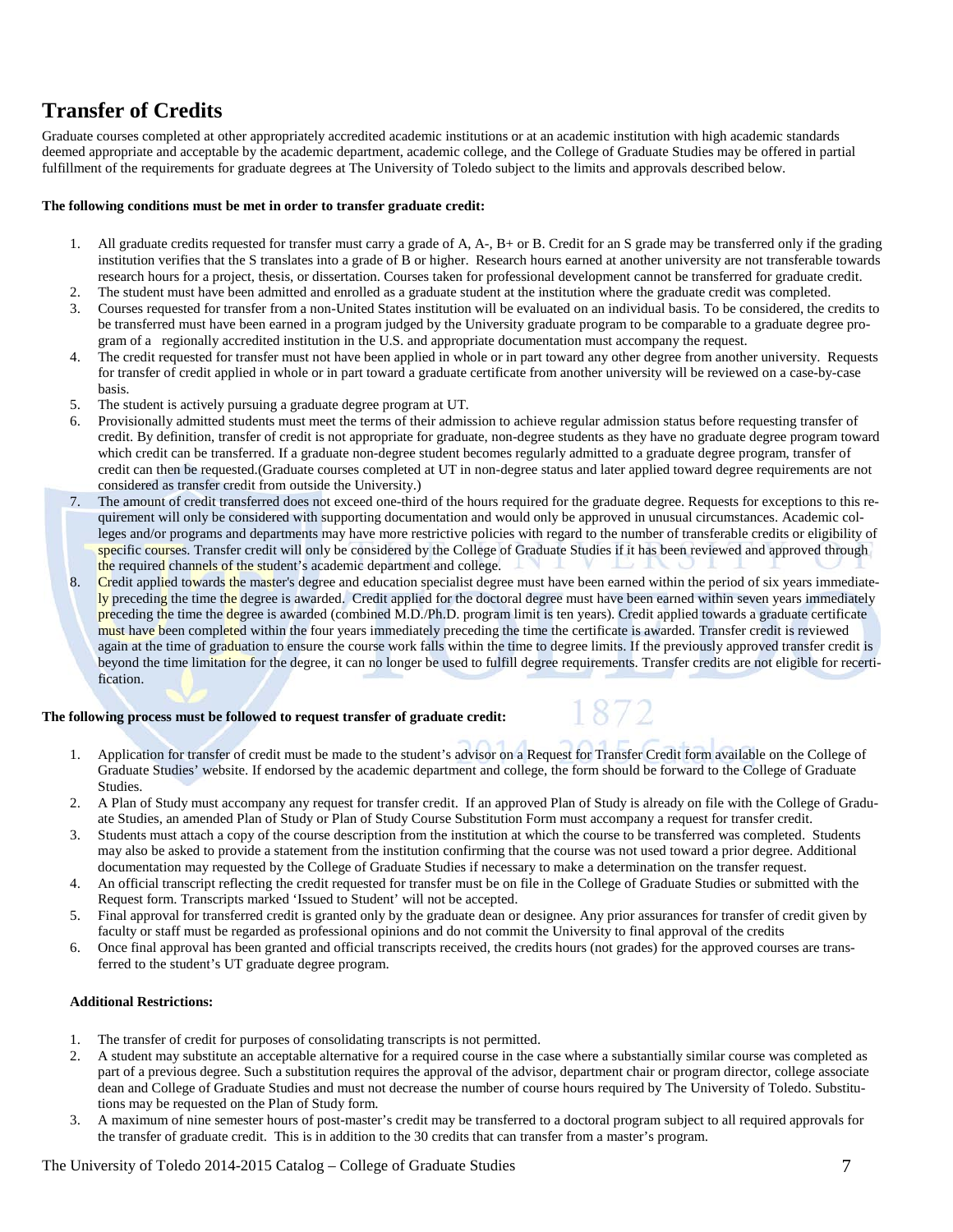- 4. A maximum of twelve graduate course credits may be counted in common between two University of Toledo master's degrees if the course work is appropriate for the student's program and has received all required approvals.
- 5. Requests to apply up to twelve credits from an awarded University of Toledo graduate or advanced degree to another University of Toledo graduate degree will be evaluated on an individual basis subject to all required approvals.
- 6. In all cases, unless a specific exception has been approved, the total amount of credit transferred and/or applied in common between UT graduate degrees may not exceed one-third of the hours required for the graduate degree.

#### **Foreign Language Requirement**

The student is required to meet the foreign language requirement of the specific department or college. The "Instructions and Application for the Foreign Language Exam" are available on the College of Graduate Studies' website.

#### **Master's Thesis**

Certain departments specify the submission of a thesis as a requirement for the master's degree. If a thesis is required, the student must meet with the advisor to determine the appropriate paperwork and establish a timeline to meet all requirements of the academic department, academic college, and College of Graduate Studies. Students are required to submit their document electronically by uploading to OhioLINK and to publish their document with ProQuest. Procedures for proper submission of a thesis are available on the College of Graduate Studies' website. A handbook authorized by the Graduate Council is available on the site which details the requirements for preparing your document.

#### **Thesis Committee**

A master's thesis committee must consist of a minimum of three members, all of whom must be members of the graduate faculty. An expert from outside the University also may serve as one of the three thesis committee members upon recommendation of the committee chair and approval by the department chair and the graduate dean. Full membership on the graduate faculty is a prerequisite to chairing a master's thesis committee.

## **Application for Admission to Candidacy for the Doctoral Degree**

At the time a student applies for admission to candidacy, the following requirements must be fulfilled: a GPA of 3.0 on a 12-point system for all courses completed and for courses completed in the department of specialization and satisfactory completion of the examination requirements of the specific college or department. The Admission to Candidacy form is available on the College of Graduate Studies' website. It is the student's responsibility to initiate the application.. A student who fails to qualify for candidacy at the required time will not be permitted to continue.

2014 - 2015 Catalog

### **Doctoral Dissertation**

All departments require a dissertation in partial fulfillment of the doctoral degree. The dissertation should constitute an original work of a scholarly nature. The student must meet with the advisor to determine the appropriate paperwork and establish a timeline to meet all requirements of the academic department, academic college, and College of Graduate Studies. Students are required to submit their dissertation electronically by uploading to OhioLINK and to publish their document with ProQuest. Procedures for proper submission of a dissertation are available on the College of Graduate Studies' website. A handbook authorized by the Graduate Council is available on the site which details the requirements for preparing your document.

#### **Dissertation Committee**

Full membership on the graduate faculty is a prerequisite to chairing a doctoral dissertation committee. A doctoral dissertation committee must consist of a minimum of four members. One of the four members must be an external committee member whose primary appointment is outside the candidate's program or department, or may be outside the University. The external member must be familiar with the standards of doctoral research in the field of the dissertation and should be in a field related to the student's dissertation topic. Those committee members who are tenured or tenure-track UT faculty must be members of UT's graduate faculty. An expert from outside the University may serve on the doctoral dissertation committee upon the recommendation of the committee chair, and approval by the department chair and the graduate dean. The request, along with the Graduate Faculty Membership Application and reader's curriculum vita, must be submitted to the College of Graduate Studies for approval prior to committee appointment.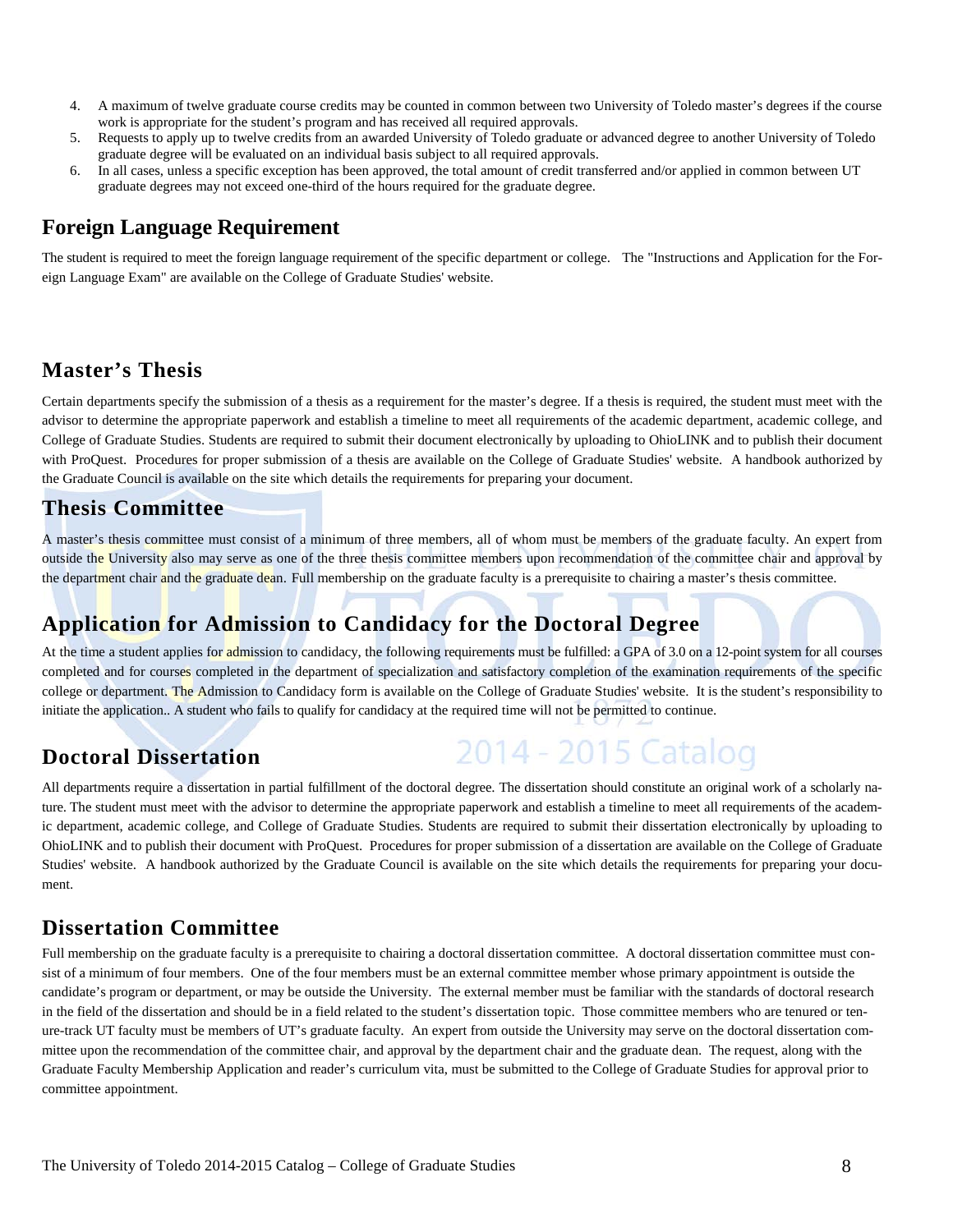The composition of the doctoral dissertation committee is recommended by the chair of the committee in consultation with the student; it requires concurrence by the relevant department/program director, the dean (or designate) of the academic division, and approval by the dean of the College of Graduate Studies.

#### **Graduation Procedures**

Students must file a formal "Application for Graduation" by the posted deadline for the term. Graduation information is available on the College of Graduate Studies' website. The University graduation exercises are conducted to honor those who have earned their degrees. The graduate is encouraged to attend the commencement exercises. Candidates shall wear academic dress with appropriate hoods. Arrangements for academic dress must be made through the University Bookstore well in advance of commencement. The student should contact the University Bookstore early in the semester of graduation. Graduate students completing all degree requirements will receive the official diploma approximately six to eight weeks after the commencement ceremony. Students who fail to graduate in the semester for which they have applied must submit a new application for a future term. It is the responsibility of the student to meet all requirements for graduation. To ensure graduation proceeds as planned, it is important for students to meet with the advisor early in the semester of intended graduation.

### **Courses Reserved for Graduate Credit**

A senior who does not require a full schedule for the completion of bachelor's degree requirements at The University of Toledo may enroll in courses for graduate credit. In such cases the total schedule is not to exceed 12 semester hours of work. The appropriate application must be filed with the College of Graduate Studies before the beginning of the semester. Please contact the College of Graduate Studies for details regarding this process. This procedure is possible only where the academic record reveals unusual scholastic ability. This option may not be available in all programs of study.

### **Residence Requirements for the Ph.D. and Ed.D. Degrees**

The College of Graduate Studies has established an academic residency requirement in order to provide doctoral students with the opportunity to engage in intensive, concentrated study over an extended period of time in association with faculty members and other students in an atmosphere conducive to a high level of intellectual and scholarly activity.

The purpose of a residency requirement is to encourage doctoral students to experience contact with the academic community: colleagues, libraries, laboratories, ongoing programs of research and inquiry, and the intellectual environment that characterizes a university. Such experience is generally as important as formal classwork in the process of intellectual development. Although the residency requirement is, by necessity, given in terms of full or part-time enrollment, the intent of the requirement is to ensure that the student becomes fully engaged in an essential part of scholarly life.

Doctoral students satisfy the doctoral residency requirement by completing a total of 18 hours of coursework taken over 3 consecutive semesters. Enrollment in a summer term is not required to maintain continuity, but credits earned during summer terms could count toward the 18 hours required for residency. Each graduate program may exclude certain courses and credit hours from meeting the residency requirement.

Any exceptions to the residency requirement must be requested in writing. For students who have been determined by their academic college to need an exception to this requirement, the request must be attached to a Plan of Study and include information detailing how a student will interact with faculty and other students, read widely within and beyond the major field, and contemplate scholarly issues as they relate to professional practice.

### **Time Limitations for Degrees**

Credit applied toward the master's and education specialist degree must have been earned within the period of six years immediately preceding the time the degree is awarded. Credit applied for the doctoral degree must have been earned within seven years immediately preceding the time the degree is awarded (combined M.D./Ph.D. program limit is ten years). Certificate programs must be completed within four years.

An extension of the time limit for the degree may be requested by a student by written petition to the College of Graduate Studies. Although exceptions may be warranted, students who exceed the norm shall be required to justify in writing their request for an extension. Forms are available on the College of Graduate Studies' website.